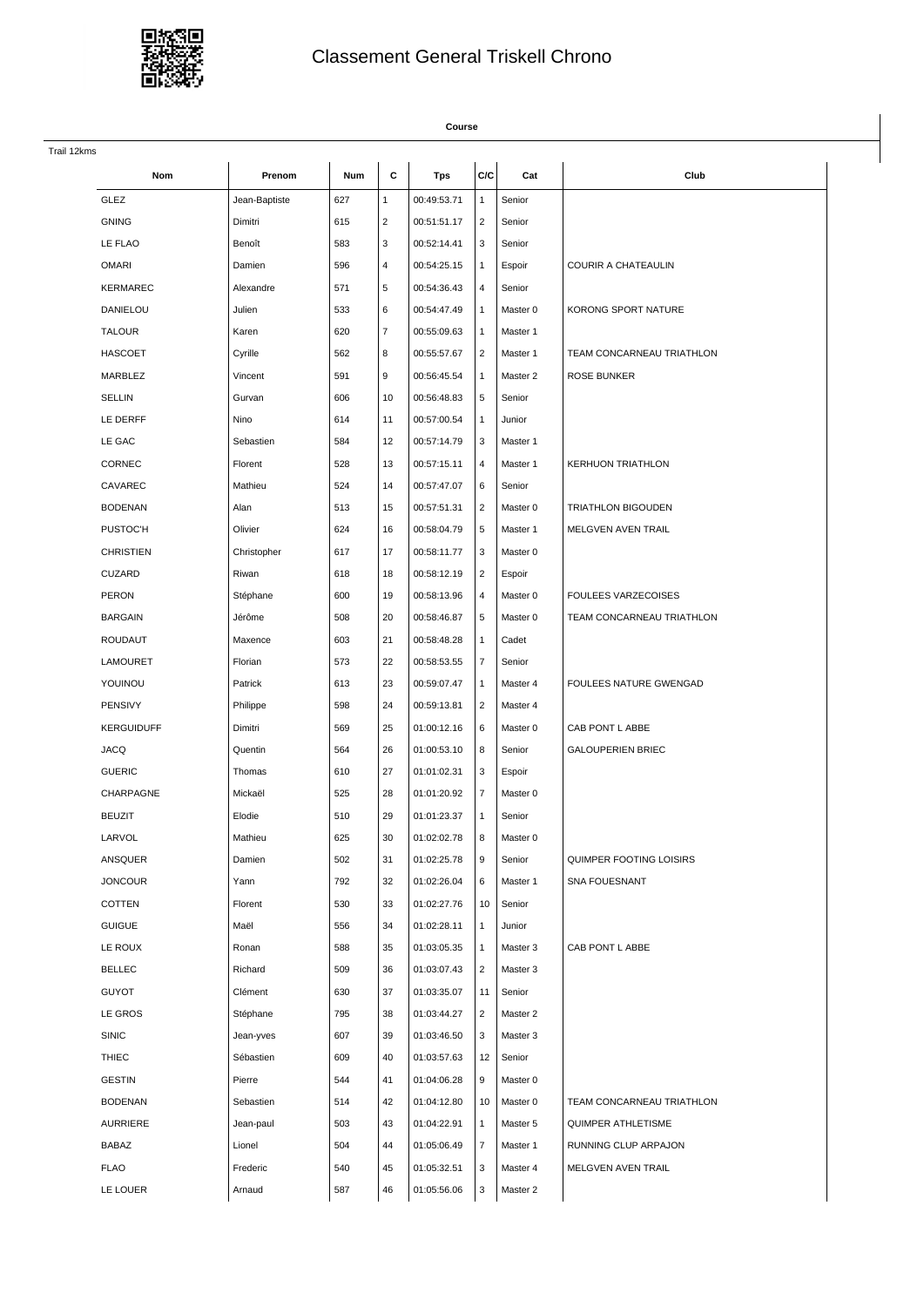

## Classement General Triskell Chrono

| Nom             | Prenom     | Num | С  | <b>Tps</b>  | C/C            | Cat      | Club                        |
|-----------------|------------|-----|----|-------------|----------------|----------|-----------------------------|
| LEMARQUAND      | Geffrey    | 589 | 47 | 01:06:02.95 | 13             | Senior   |                             |
| <b>FAVENNEC</b> | Yves       | 538 | 48 | 01:06:14.88 | $\mathbf{1}$   | Master 7 |                             |
| <b>CUTULIC</b>  | Benoit     | 532 | 49 | 01:06:37.70 | 11             | Master 0 | MELGVEN AVEN TRAIL          |
| <b>RIOU</b>     | Philippe   | 602 | 50 | 01:06:40.09 | 4              | Master 2 |                             |
| <b>BODIVIT</b>  | Clara      | 515 | 51 | 01:06:55.93 | $\overline{2}$ | Senior   |                             |
| <b>SOLLIEC</b>  | Gregory    | 608 | 52 | 01:06:56.72 | $\overline{4}$ | Master 3 | <b>FOULEES VARZECOISES</b>  |
| <b>MOREL</b>    | Yann       | 594 | 53 | 01:07:00.80 | 8              | Master 1 | MELGVEN AVEN TRAIL          |
| <b>BALLOT</b>   | Stephane   | 506 | 54 | 01:07:18.86 | 5              | Master 2 |                             |
| LE DU           | Bernard    | 582 | 55 | 01:07:31.29 | $\mathbf{1}$   | Master 6 |                             |
| <b>GUILLOT</b>  | Marceau    | 559 | 56 | 01:07:32.07 | 12             | Master 0 |                             |
| <b>GUILBAUD</b> | Robin      | 557 | 57 | 01:08:16.37 | 14             | Senior   |                             |
| LE GUEN         | Elisabeth  | 586 | 58 | 01:08:17.00 | 3              | Senior   | MELGVEN AVEN TRAIL          |
| GILLAIZEAU      | Julien     | 545 | 59 | 01:08:17.25 | 9              | Master 1 |                             |
| <b>BARBE</b>    | Pascal     | 507 | 60 | 01:08:26.90 | $\overline{2}$ | Master 5 | <b>FOULEES CONCARNOISES</b> |
| DANIEL          | Stérenn    | 794 | 61 | 01:08:28.29 | 10             | Master 1 | TRIATHLON CONCARNEAU TCT    |
| GARZUEL         | Francois   | 541 | 62 | 01:09:23.42 | 3              | Master 5 | AMICALE CD 29 QUIMPER       |
| GODERE          | Xavier     | 549 | 63 | 01:09:57.54 | 4              | Master 5 |                             |
| <b>GOMES</b>    | Romain     | 551 | 64 | 01:10:18.16 | 13             | Master 0 |                             |
| <b>GUELLEC</b>  | Thibault   | 555 | 65 | 01:10:24.10 | 15             | Senior   |                             |
| LE CLEACH       | Gérald     | 581 | 66 | 01:10:55.64 | 11             | Master 1 |                             |
| KERANGOUAREC    | Eric       | 568 | 67 | 01:10:56.02 | 12             | Master 1 |                             |
| <b>BON</b>      | Emmanuel   | 616 | 68 | 01:11:08.72 | 13             | Master 1 | <b>GALOUPERIEN BRIEC</b>    |
| ANDRE           | Daniel     | 501 | 69 | 01:11:10.34 | 4              | Master 4 | MIL PAT DE L AULNE          |
| CARFANTAN       | Jean Luc   | 522 | 70 | 01:11:43.78 | 5              | Master 3 |                             |
| COSQUERIC       | Philippe   | 529 | 71 | 01:11:44.38 | 6              | Master 3 | PLEUVEN                     |
| <b>BILIEC</b>   | Olivier    | 512 | 72 | 01:13:02.86 | 5              | Master 4 | QUIMPER FOOTING LOISIRS     |
| <b>GOGAIL</b>   | David      | 550 | 73 | 01:13:10.40 | 6              | Master 2 | <b>LES GLENAN</b>           |
| ROUDAUT         | Xavier     | 604 | 74 | 01:13:42.36 | 6              | Master 4 |                             |
| LE BORGNE       | Cyril      | 578 | 75 | 01:14:21.49 | 7              | Master 3 |                             |
| <b>GLEMAREC</b> | Philippe   | 547 | 76 | 01:14:22.44 | 5              | Master 5 |                             |
| MAINE           | Florent    | 621 | 77 | 01:14:23.16 | 14             | Master 1 |                             |
| GIRARD          | Laura      | 546 | 78 | 01:14:23.79 | 4              | Senior   | SAINT EVARZEC               |
| LE BIHAN        | Christophe | 577 | 79 | 01:14:50.63 | 14             | Master 0 | CROZON                      |
| EMIG            | Philippe   | 537 | 80 | 01:15:29.46 | 7              | Master 4 | QUIMPER FOOTING LOISIRS     |
| <b>BOURHIS</b>  | André      | 517 | 81 | 01:15:55.55 | $\overline{2}$ | Master 6 |                             |
| SCOUARNEC       | Roland     | 605 | 82 | 01:16:09.02 | 7              | Master 2 |                             |
| <b>MORVAN</b>   | Lionel     | 595 | 83 | 01:16:13.10 | 8              | Master 3 |                             |
| <b>CLEACH</b>   | Boris      | 526 | 84 | 01:16:19.18 | 15             | Master 0 |                             |
| <b>JOURNEE</b>  | Nicolas    | 567 | 85 | 01:16:25.24 | 8              | Master 2 |                             |
| <b>BOZEC</b>    | Gwenael    | 518 | 86 | 01:16:32.43 | 16             | Master 0 |                             |
| <b>CUDON</b>    | Bertrand   | 531 | 87 | 01:17:00.06 | 9              | Master 2 |                             |
| LAROUR          | Jean-Luc   | 793 | 88 | 01:17:27.76 | 8              | Master 4 |                             |
| <b>DOUCHET</b>  | Léa        | 535 | 89 | 01:17:42.38 | 5              | Senior   |                             |
| CUZARD          | Jean Marc  | 619 | 90 | 01:17:43.97 | 9              | Master 3 |                             |
| <b>FICHE</b>    | Marion     | 539 | 91 | 01:17:47.44 | 6              | Senior   |                             |
| <b>MILLOUR</b>  | Aurélie    | 593 | 92 | 01:18:28.33 | $\mathbf{1}$   | Master 1 | <b>COURIR A PLOMEUR</b>     |
| PAVEC           | Mathieu    | 597 | 93 | 01:18:57.30 | 17             | Master 0 |                             |
| QUENTREC        | Stéphane   | 629 | 94 | 01:20:26.54 | 10             | Master 2 |                             |